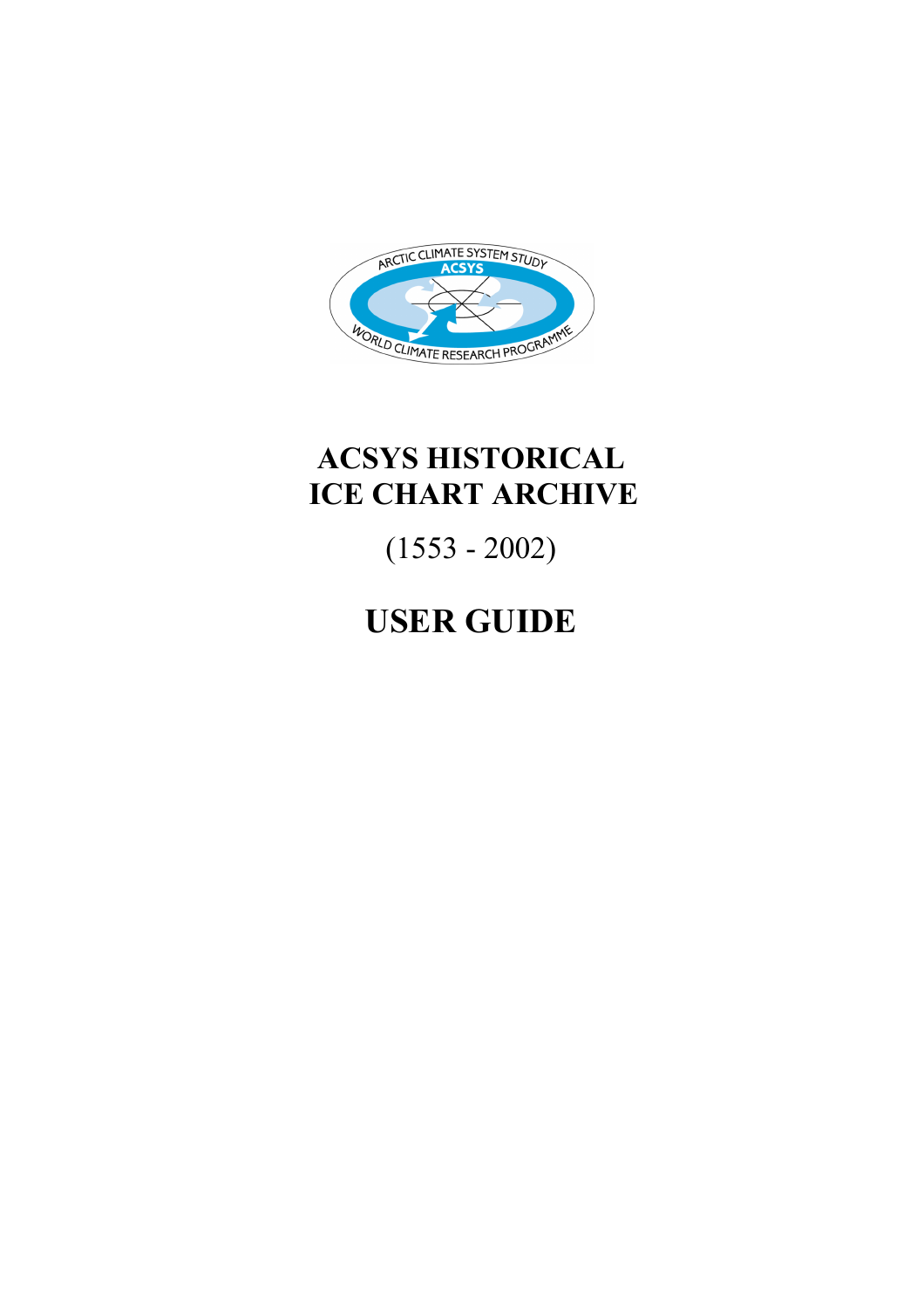# **User Guide**

#### *The data*

All data are provided in Series ArcView shapefile format and are readily viewed using ArcView or ArcGIS software. (More information about this software and data format specification can be found at www.esri.com.) A shapefile consists of 3 files with extensions ".shp", ".shx", and ".dbf" and all must be present in the same directory in order to view them. Two additional files ".sbn" and ".sbx" may be present but are not required.

The data are organized by date in appropriate directories on the CD-ROMs. Between 1550 and 1800 directories contain data for the following 50 years. For example, data in the directory "1550" cover the period from 1550 until 1599. From 1800 until 1960 data are archived every decade, i.e., the directory "1800" contains data from 1800 until the end of 1809. From 1966 to the present each directory contains data from the corresponding year. This structure reflects the increasing frequency of ice observations and increasing regularity of ice chart production with time. A brief overview of the directory structure is given in Figure 3.



Figure 3. Overview of the directory structure of the archive. Prior to 1966, Quicklook and GIS data filenames are not prefixed by 'Ice'. GIS data also contain files with the extensions "shx" and "dbf", and these must be present to view the files with ESRI software. 'Legend' and 'land' files are also for use with ESRI software, to allow information on ice types to be displayed more clearly, and to allow land to be viewed on shapefiles from July 1997 onwards. (See 'User Guide' text for details.)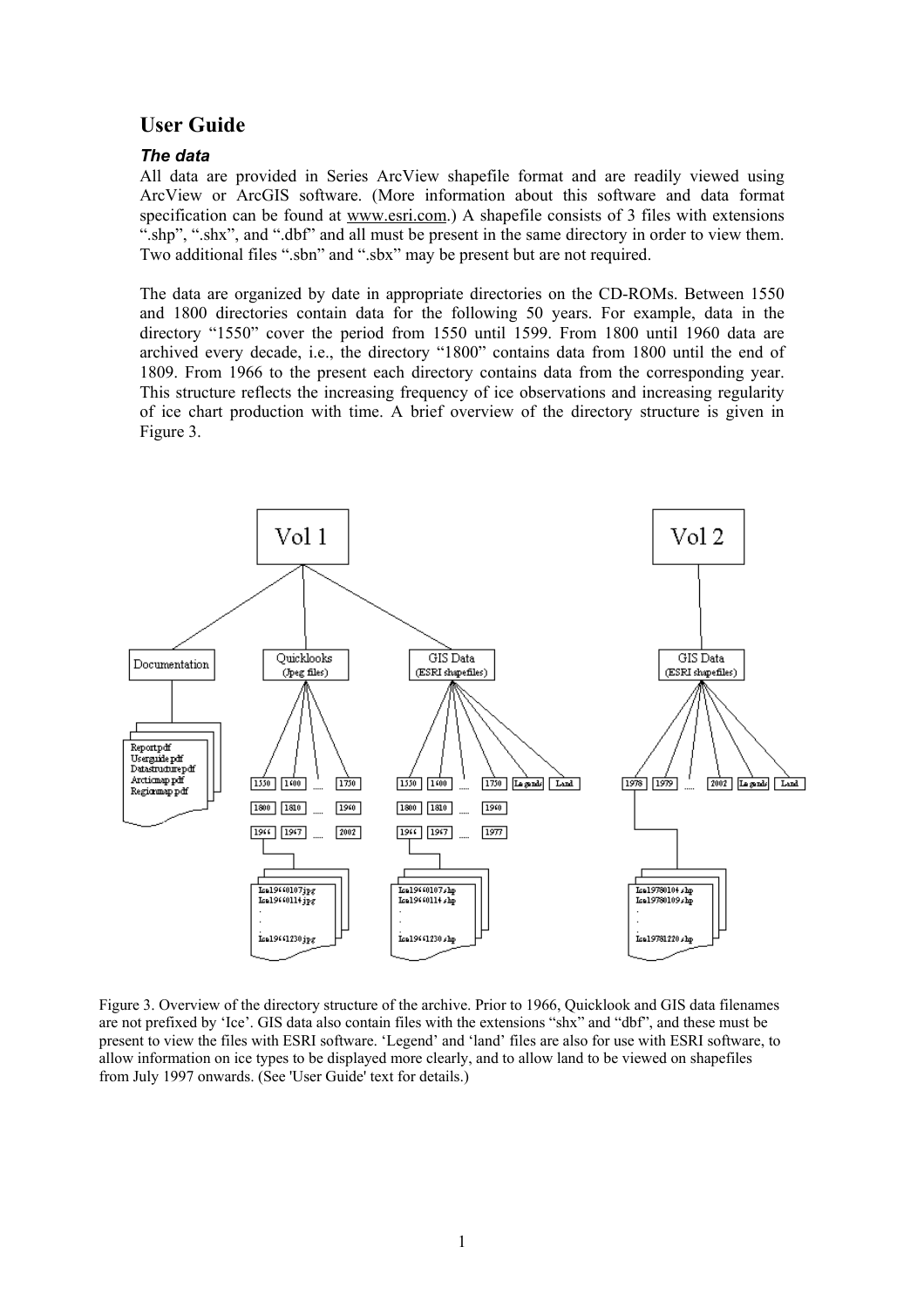Users may wish to copy all data from the two CD-ROMs to a computer hard disk to ease data access and retrieval.

#### *Filenames*

Filenames contain the date for which the ice chart is valid. From 1550 until 1965 the filename only contains the date, and from 1966 onwards the date is preceeded by the prefix "ice". The date format is "yyyymmdd". For example, the file "18660422.shp" contains the ice chart for the  $22<sup>nd</sup>$  of April 1866, while "ice20020103.shp" contains the ice chart for the  $3<sup>rd</sup>$  of January 2002 (Figure 4).



Figure 4. Examples of ice charts from 2002 and 1866. Colour of the ice edge on the 1866 chart (right) indicates different codes (see text 'Information on the maps – Codes').

# *Quicklooks*

"Quicklooks" for all ice charts are provided under the "Quicklook" directory and sorted by date as described above. The quicklooks are in "jpeg" format and should be readily viewable in any standard graphics software. File names contain the date in "yyyymmdd" format in the same manner as for the full chart, but with the extention ".jpg".

# *Viewing shapefiles*

The data set has been compiled using ArcView and it is therefore recommended that the ice charts are viewed using one of the ESRI products: ArcView, ArcInfo or ArcGIS. Many other GIS software products exist and most have import utilities for handling shapefiles. The ability to import and handle shapefiles is obviously a minimum requirement of the GIS software for it to be used with this database.

Ice charts since 1997 do not include land. It is therefore necessary to add a land file to your view to create a mask over land areas. The shapefile "country.shp" supplied with the free data from ESRI is included on the CDrom for this purpose.

*A basic understanding of their own software package on the part of the users is assumed and details are not given here. For detailed descriptions of tools and functions in ArcView or other GIS software, the user should refer to the software documentation.* 

For ArcView users a number of legend files are included on the CD-ROM in the "Legend" directory. These files have the extension ".avl". For ice charts from before 1967 "leg\_1550\_1966.avl" should be used as these charts are simply lines displaying the position of the ice edge, as described in ships logbooks. From 1967 until July 1997 the charts use a format digitized at the Norwegian Polar Institute,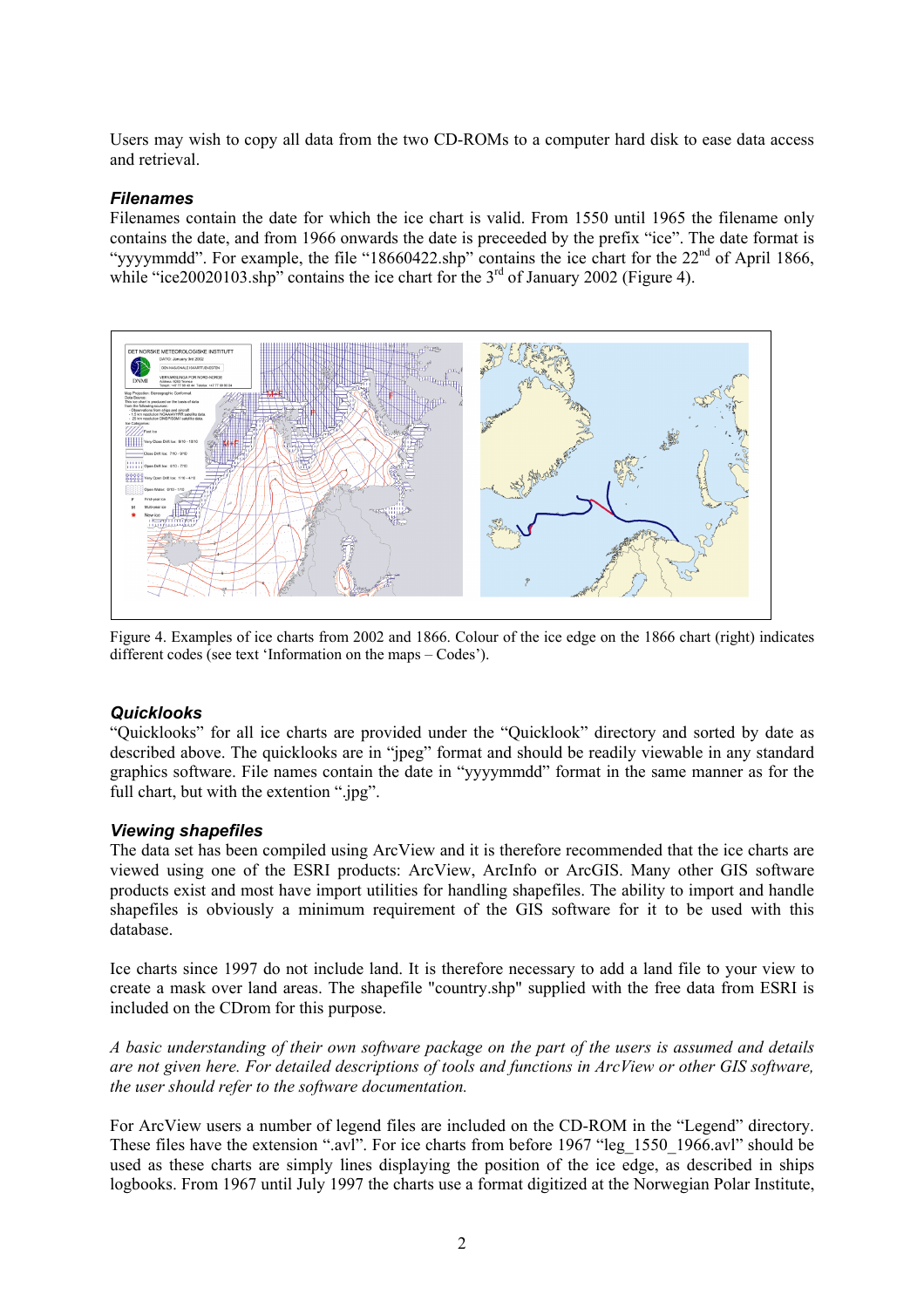and "leg\_1967\_1997.avl" should be used. From July 1997 to present, use "leg\_1997\_2002.avl" since these files adopted a new format when the Norwegian Meteorological Institute began producing daily, digital ice charts. For these more recent charts (1967 onwards) sea ice is denoted by closed polygons and attributed an ice concentration.

### **To make use of the legend files on the CD-ROM:**

- 1) Open a view in ArcView and add the ice chart shapefiles you wish to display.
- 2) In the table of contents on the left hand side of the view, double click on an ice chart to open the legend editor.
- 3) Click on the button "Load" and then navigate to the directory containing the legend files and select the appropriate file corresponding to the chart's date, as described above.

For users of other software packages it will be necessary to create a legend within their own package to obtain the best view of the data.

### *Information on the maps - Codes*

For all charts, codes are associated with each digitized line characterizing the ice conditions inward from this line. It is important to note that this coded attribute data associated with the ice charts varies for different periods.

**From 1553-1965** two attributes are associated with each chart. The first attribute, "ice cond", assigns a code to the ice concentration, which can be found in Table 1 below. The second attribute, "source", assigns a code to the ice line describing the origin of the data, as shown in Table 2 below.

**Data from 1966** contains the single attribute, "ice cond", as described above.

**Data from 1967 to June 1997** contains the two attributes, "ice cond" and "source", as described above, and a third attribute called "Ice type". This third attribute is an attempt to assign the equivalent attribute used in current Norwegian Meteorological Institute ice charts to the corresponding "ice\_cond".

**From July 1997** a single attribute, "Ice type", is used to describe the ice concentration. These values are described in Table 3 below.

### **To retrieve attribute information about either ice lines or areas:**

- 1) Click on the ice chart in the table of contents in the view to select it.
- 2) Select the "identify" tool (the leftmost tool in the ArcView View menu).
- 3) Click on the line or area for which you wish to see information.

|  | <b>Table 1</b> : Ice concentration codes for ice charts from 1550-1997, given by the first two numbers |  |  |  |  |  |  |
|--|--------------------------------------------------------------------------------------------------------|--|--|--|--|--|--|
|  | attached to each line.                                                                                 |  |  |  |  |  |  |

| <b>Number</b> | Concentration  | <b>Description</b> |
|---------------|----------------|--------------------|
| 01            | 10/10          | Fast ice           |
| 02            | $9/10 - 10/10$ |                    |
| 03            | $7/10 - 8/10$  |                    |
| 04            | $4/10 - 6/10$  |                    |
| 05            | $1/10-3/10$    |                    |
| 06            | > 6/10         | Young ice          |
| 07            | > 6/10         | Grease ice         |
| 08            | < 6/10         | Young ice          |
| 09            | ${}< 6/10$     | Grease ice         |
| 10            | < 1/10         | Open water         |